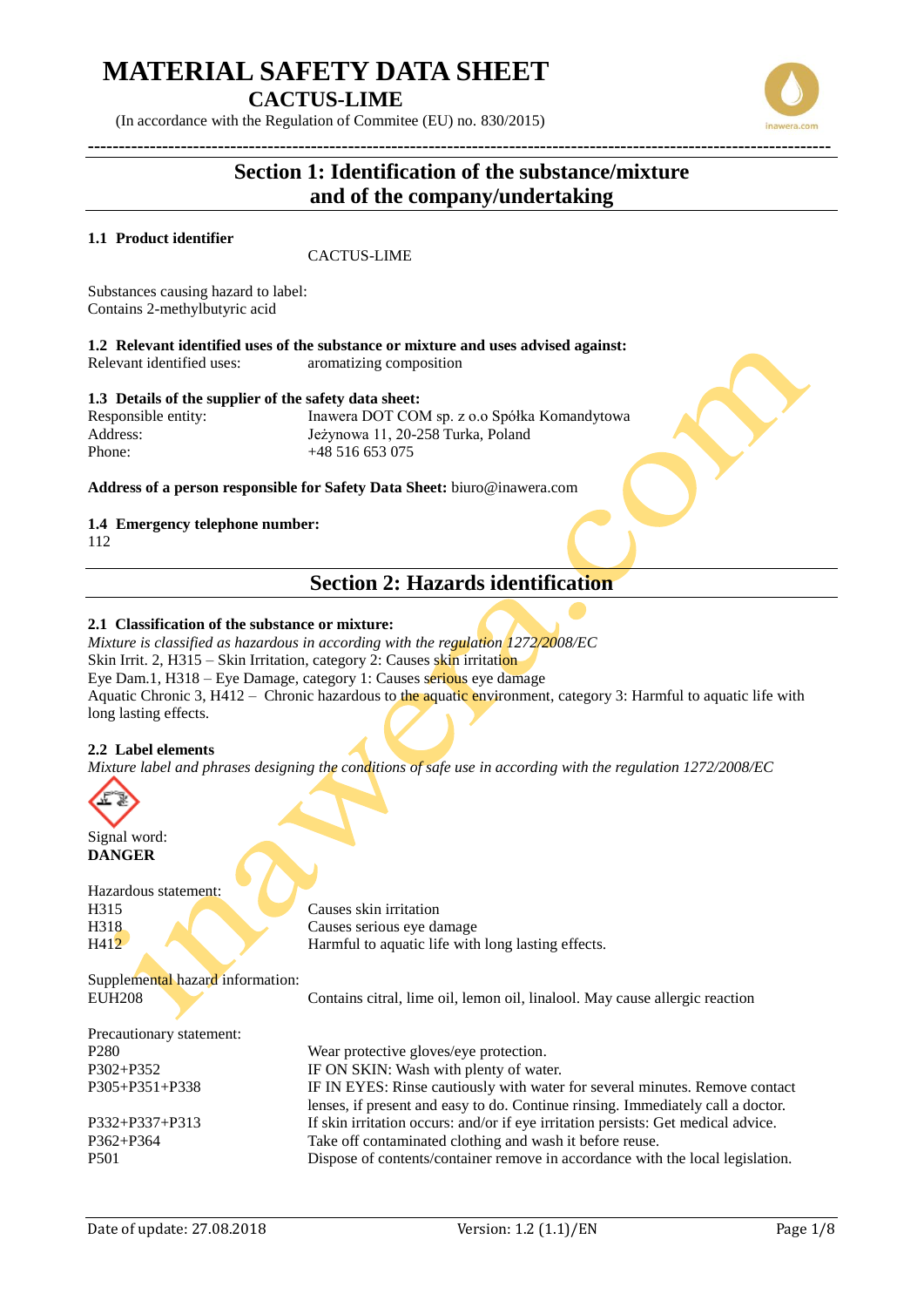

(In accordance with the Regulation of Commitee (EU) no. 830/2015)

#### **------------------------------------------------------------------------------------------------------------------------ 2.3 Other hazards**

In the content of the mixture does not consist PBT or vPvB substances or affecting the ozone layer.

## **Section 3: Composition/information on ingredients**

### **3.2 Mixtures**

Ingredients causing hazard

| <b>Ingredient</b>            | <b>Index</b><br>number    | <b>Registration</b><br>number           | <b>CAS</b><br>number | EC<br>number    | $%$ of<br>weight | <b>Classification in</b><br>accordance with regulation<br>EC no. 1272/2008                                                                     |
|------------------------------|---------------------------|-----------------------------------------|----------------------|-----------------|------------------|------------------------------------------------------------------------------------------------------------------------------------------------|
| Vanillin                     | $\overline{\phantom{a}}$  | $01 -$<br>2119516040-<br>$60-XXX$       | $121 - 33 - 5$       | 204-465-2       | $\geq$ 1-<10     | Eye Irrit. 2, H319                                                                                                                             |
| 2-methylbutyric<br>acid      |                           | exempted;<br>art. 2 point 5<br>b(i)     | $116 - 53 - 0$       | 204-145-2       | $\geq1-5$        | <b>Acute Tox. 4, H302;</b><br>Acute Tox. 4, H312;<br>Skin Corr. 1B, H314;<br>Eye Dam. 1, H318                                                  |
| Acetic acid                  | 607-002-<br>$00 - 6$      | $01 -$<br>2119475328-<br>30-XXXX        | $64-19-7$            | 200-580-7       | $\geq$ 1- $<$ 5  | Flam. Liq. 3, H226;<br>Skin Corr. 1B, H314                                                                                                     |
| Isopentyl<br>acetate         | $607 - 130 -$<br>$00 - 2$ | $01 -$<br>2119548408-<br>32-XXXX        | 123-92-2             | $204 - 662 - 3$ | $\geq$ 1-<5      | Flam. Liq. 3, H226;<br><b>EUH066</b>                                                                                                           |
| $Hex-3(cis)$ -en-<br>$1$ -ol |                           | $01 -$<br>2119969743-<br>23-XXXX        | $928 - 96 - 1$       | $213 - 192 - 8$ | $\geq$ 1-<5      | Flam. Liq. 3, H226;<br>Eye Irrit 2, H319                                                                                                       |
| Citral                       | 605-019-<br>$00-3$        | $01 -$<br>2119462829-<br>23-XXXX        | 5392-40-5            | 226-394-6       | $\geq 0, 1 - 1$  | Skin Irrit. 2, H315;<br>Skin Sens. 1B, H317;<br>Eye Irrit. 2, H319                                                                             |
| Lime oil                     |                           | $01 -$<br>2120138646-<br><b>51-XXXX</b> | 90063-52-8           | 290-010-3       | $\geq 0, 1 - 1$  | Flam. Liq. 3, H226;<br>Asp. Tox. 1, H304;<br>Skin Irrit. 2, H315;<br>Skin Sens. 1, H317;<br>Aquatic Acute 1, H400;<br>Aquatic Chronic 1, H410  |
| Linalool                     | $603 - 235 -$<br>$00-2$   | $01 -$<br>2119474016-<br>42-XXXX        | 78-70-6              | $201 - 134 - 4$ | $\geq 0, 1 - 1$  | Skin Irrit. 2, H315;<br>Skin Sens. 1B, H317;<br>Eye Irrit. 2, H319                                                                             |
| Lemon oil                    |                           | $01 -$<br>2119495512-<br>35-XXXX        | 8008-56-8            | 284-515-8       | $\geq 0, 1 - 1$  | Flam. Liq. 3, H226;<br>Asp. Tox. 1, H304;<br>Skin Irrit. 2, H315;<br>Skin Sens. 1B, H317;<br>Aquatic Acute 1, H400;<br>Aquatic Chronic 1, H410 |

Full text of showing type of hazard H is given in section 16.

### **Section 4: First aid measures**

The person providing assistance should undertake all precautions measures ensuring him/her a safe possibility to perform rescue action in the direct health hazard.

### **4.1 Description of first aid measures**

### Inhalation:

Immediately move the injured person from a place where the vapors are released and provide access to fresh air. Make injured person deeply inhale and exhale. If the injured person lost the consciousness, but respires, move him into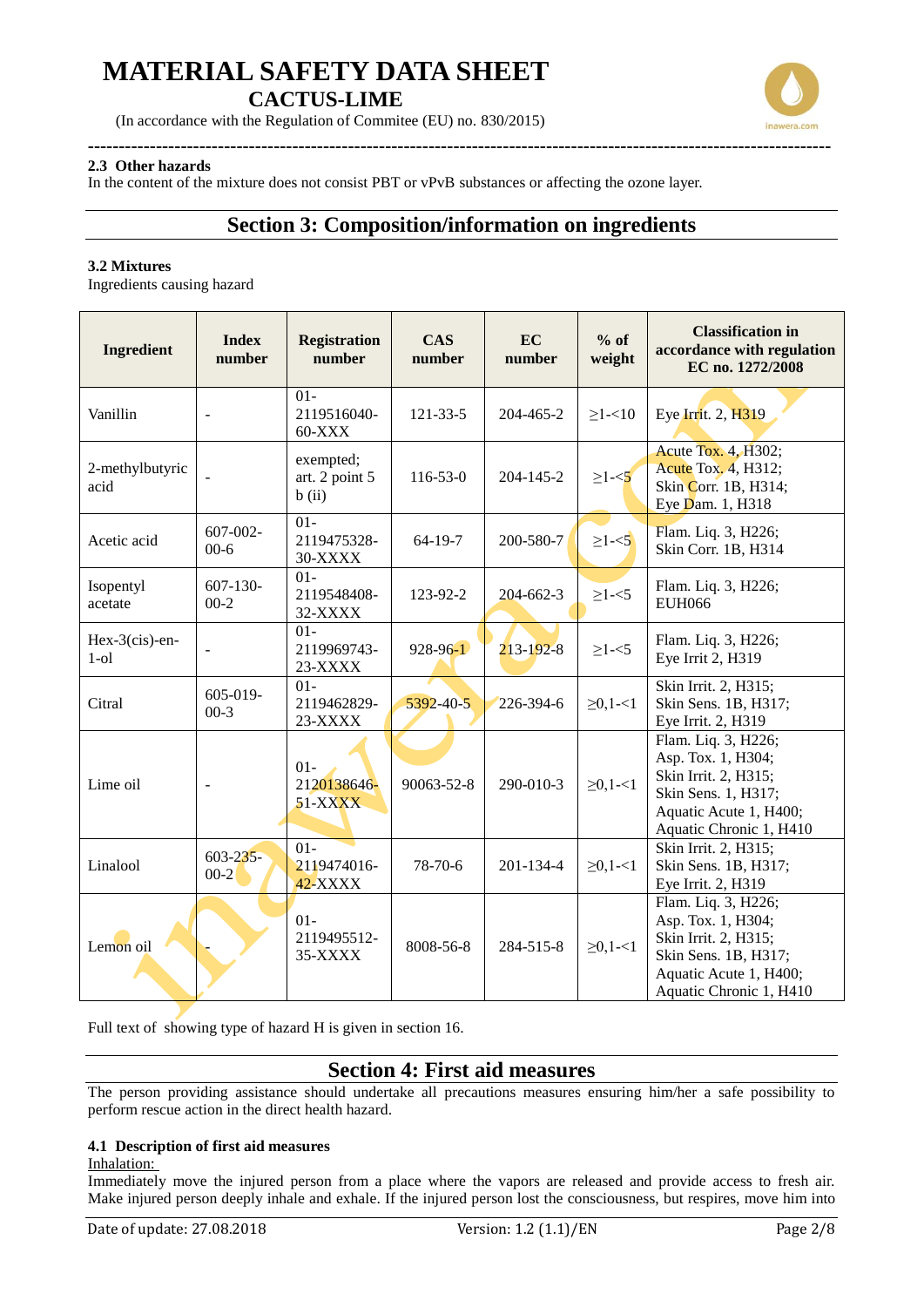

**-----------------------------------------------------------------------------------------------------------------------** lateral position, constantly watching him. If there is not a breath, open the airways of the injured person and begin CPR – artificial respiration in the pace of 30 inspirations and 2 pressures per minute on the thorax. Skin contact:

Take off immediately contaminated clothes. Wash out contaminated skin with plenty of water and soap. In case of irritation wash out with water until the scorching vanishes or medical aid comes. If the irritation prolonges consult

a doctor immedietaly, show label/product leaflet.

### Eye contact:

Remove any contact lenses. Wash out contaminated eye with plenty of water for at least 15 minutes with the eyelid hold wide open. If redness persists contact with ophtalmologist, show label/product leaflet.

Ingestion:

Do not vomiting. Call medical aid. Rinse mouth with water and drink plenty of water. . If the injured person lost the consciousness, but respires, move him into lateral position, constantly watching him. If there is not a breath, open the airways of the injured person and begin  $CPR -$  artificial respiration in the pace of 30 inspirations and 2 pressures per minute on the thorax until medical aid comes, show label/product leaflet.

### **4.2 Most important symptoms and effects, both acute and delayed**

In case of a contact of the mixture with the skin possible are skin rednesses and irritations. In case of eve contact redness is possible. In case of ingestion irritations of digestive track are possible with vomiting and nauseas. Prolonged symptoms require an immediate medical help. If needed show label/product leaflet.

### **4.3 Indication of any immediate medical attention and special treatment needed**

None

## **Section 5: Firefighting measures**

### **5.1 Extinguishing measures:**

Suitable extinguishing measures: extinguishing powders, extinguishing foams,  $CO<sub>2</sub>$ . Unsuitable extuinguishing measures: compact water flow

### **5.2 Special hazards arising from the substance or mixture**

If burning, may produce hazardous fumes or vapors: carbon oxides, carbonyl compounds

### **5.3 Advice for firefighters**

Firefighters should have special protective equipment such as: clothes, coveralls, gloves, eyes and face protective equipment and respiartory device. Container exposed on fire or high temperature cool, pouring water and if possible remove from endangered area.

### **Section 6: Accidental release measures**

### **6.1 Personal precautions, protective equipment and emergency procedures**

Ensure appropriate ventilation. Use protective clothes and all security measures to avoid the contact of the substance with the skin and eyes.

### **6.2 Environmental precautions**

Secure gullies from getting the mixture into sewage system, surface water and ground water. Place little capacities of the mixture on the absorbing mats. In case of a transport use absorbing baths.

### **6.3 Methods and materials preventing the contamination and cleaning up.**

In case of contamination of the mixture save sewage system from further leaks by embanking or the use of absorbing materials (sand, diatomaceus earth, sawdust, binders) or remove to closed containers. Secure damaged containers. A dollop of mixture rinse with plenty of water. The place of contamination wash with detergents.

### **6.4 Reference to other sections**

See section 8 and 13

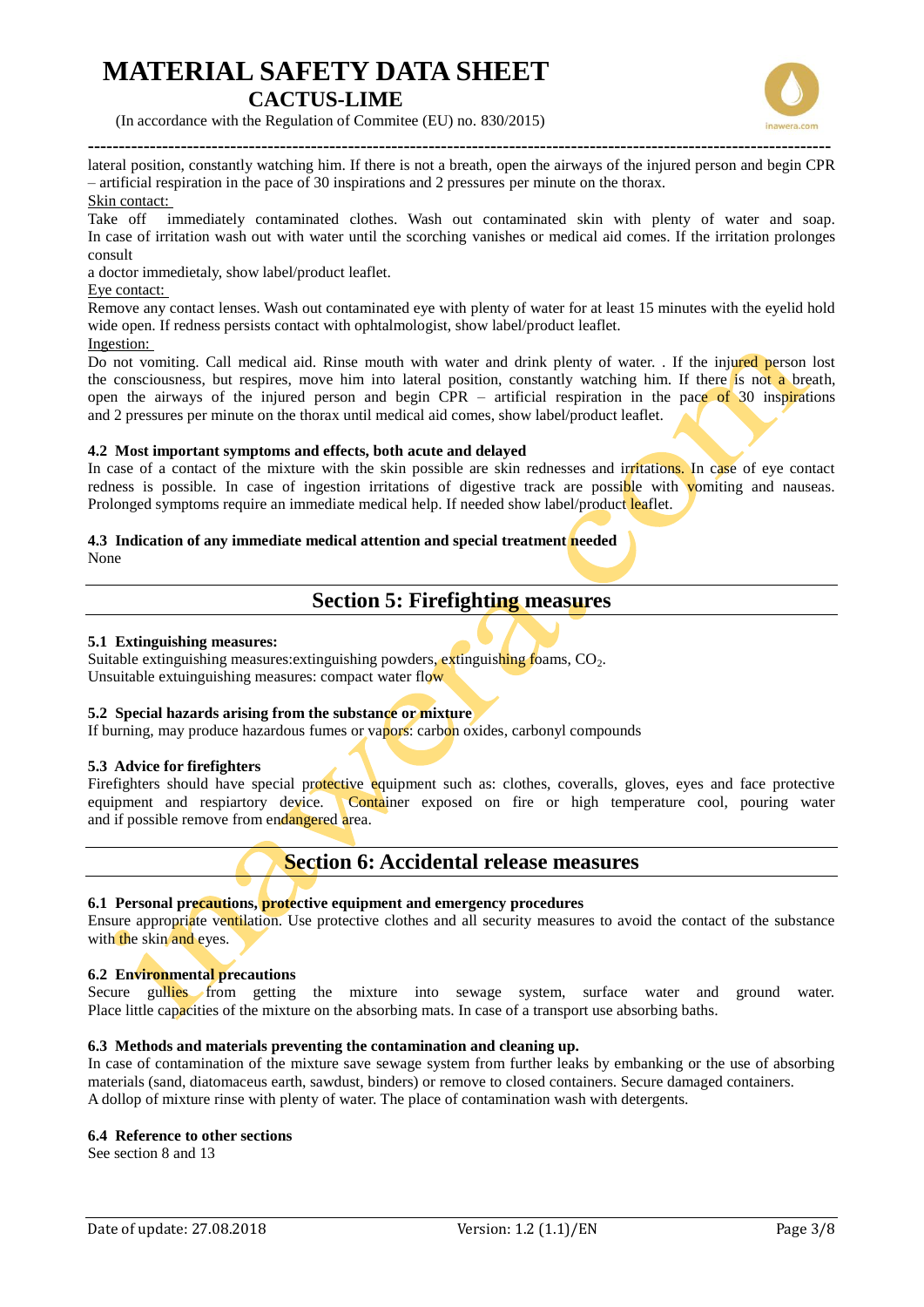(In accordance with the Regulation of Commitee (EU) no. 830/2015)

## **Section 7: Handling and storage**

#### **7.1 Precautions for safe handling**

Mixture should be used in a well ventilated rooms far away from the sources of heat and ignition and electric wires. Do not inhale vapors. It is advised to take safety precautions to avoid the skin and eye contact of the mixture. Do not eat, drink, smoke in a work place. After work or in case of leaving the work place wash hands carefully and take off the workwear.

#### **7.2 Conditions for safe storage, including any incompabilities**

Protect from the sunshines. Keep in a dry, ventillated, dark place, in the temperature 5-25°C away from heating sources in tigthly closed, original boxes.

#### **7.3 Specific end uses**

Aromatising composition

### **Section 8: Exposure controls/personal protection**

#### **8.1 Control parameters**

|                   | $\mathbf{CAS}$ |                                    | <b>Eight hours</b> | <b>Short-term</b>    |     |
|-------------------|----------------|------------------------------------|--------------------|----------------------|-----|
| Name of agent     |                | $\mathbf{m} \mathbf{g}/\mathbf{m}$ | ppm                | $\text{mg}/\text{m}$ | ppm |
| Isopentyl acetate | 123-92-2       | 270                                | 50                 | 540                  | 100 |
| Acetic acid       | 64-19-7        | $\overline{\phantom{a}}$           |                    |                      | ZU  |

Legal basis: COMMISSION DIRECTIVE: 2000/39/EC, 2006/15/EC, 2009/161/EU, 2017/164/EU *Please check any national occupational exposure limit value for components in your country from Section 3*

### **8.2 Exposure control**

*Technnical guidance:*

Ensure adequte ventilation and places to wash the eyes, hands and the storage protective clothes (hangers, wardrobes) place for the working time and after its end.

*Personal protection:*

All protections should be choosen to at least one substance on a highest per cent concentration in the mixture Respiratory protection:

In the normal conditions of the mixture use, it is not necessary to use additional protection. In case when is likely an appearance of vapor one should use ventilation to remove contaminated air from work place. With too little efficiency of the ventilation you can use half-masks with absorbers A type (brown colour) or AX (brown colour) or SX (violet colour) on a 1 class protection. Mask should the most precisly adhere to the face. Every half-mask should met the norm EN 140:2001, absorbers norm EN 14387: 2006 or newer. Skin protection:

a) Protective gloves made in a whole of gum or plastic may be additionaly knurled on the absorbing resistance on the 3 level. Gloves should be adjusted individually to every worker, not hindering the work. Taking off to avoid the skin contamination. Gloves should meet the norm EN 374-1:2005 or newer.

b) While working with the mixture use at least a front smock protecting agianst chemical substances, meeting the norm EN 14605, use additionaly antyelectrostatic clothes.

c) In case of a transport of a substanital amount of the mixture you may use protective shoes, chemical resistant II category according to the norm EN 13832-2007 or newer, with the time absorption 3.

#### Eyes or face protection

In case of a possibility of splashing the mixture you can use protective gogles, adhering closey to the face of an user. Familiarise with producer's info before use. Gogles should meet the norm EN 166.

Before work with protective clothes or equipment, watch tchem carefully, look after the date of use. If they will lose their properties during the work, chenge them immediately to new ones. Read carefully the information enclosed to clothes or equipment.

**The final decision about using protective clothes sholud be undertake after familiarizing with work conditions, taken along with Health and Safety worker.**

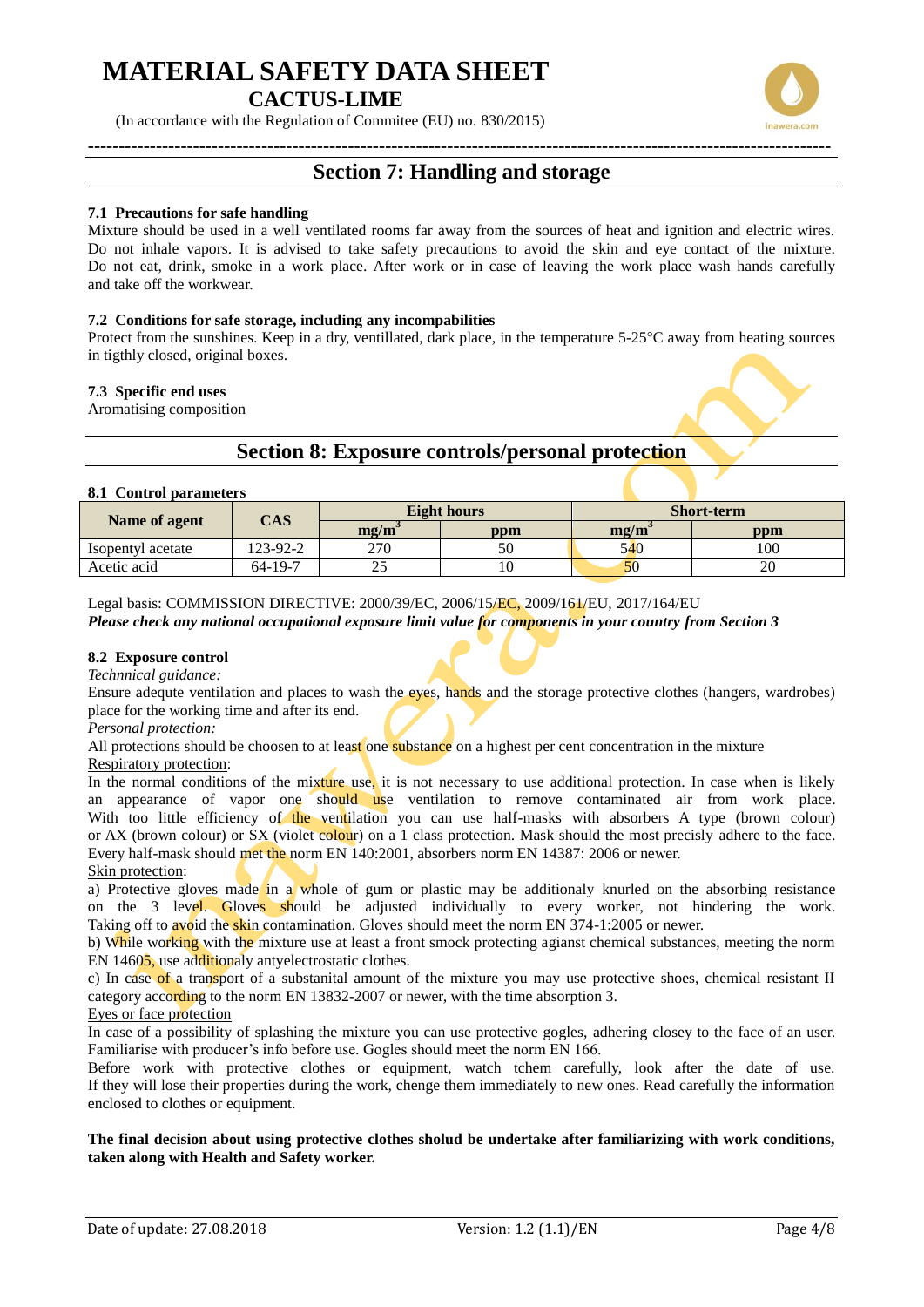(In accordance with the Regulation of Commitee (EU) no. 830/2015)

### **Section 9: Physical and chemical properties**

### **9.1 Information on basic physical and chemical properties**

**------------------------------------------------------------------------------------------------------------------------**

Appearance: State of matter – liquid, colour – colourless - yellow Odour: cactus, lime Odour treshold: not determinated pH: not determinated Melting point/freezing point: not determinated Initial boiling point and boiling range:<br>
Flash point:<br>  $75^{\circ}$ C Flash point: Evaporation rate: not determinated Flammability (solid, gas): not concerns Upper/lower explosive limit: not determinated Vapour pressure: not determinated Vapour density: not determinated<br>Relative density: 1,003 - 1,043 g/c Relative density:  $1,003 - 1,043$  g/cm<sup>3</sup> (20<sup>o</sup>C) Solubility not determinated Partition co-efficient n-octanol/water not determinated Auto ignition temperature: not determinated Decomposition temperature: not determinated Viscosity: not determinated Explosive properties: not display

### **9.2 Other information**

No additional data

## **Section 10: Stability and reactivity**

### **10.1 Reactivity**

Little reactive mixture. It is not polymerized.

### **10.2 Chemical stability**

Stored and used in recommended conditions is stable.

Oxisiding properties: not determinated

### **10.3 Possibility of hazardous reactions**

Hazardous reactions are not known.

### **10.4 Conditions to avoid**

Avoid sunlight, keep away from the source of heat and fire damp places

### **10.5 Incompatible materials** Strong oxidian substances.

**10.6 Hazardous decomposition products** Not known



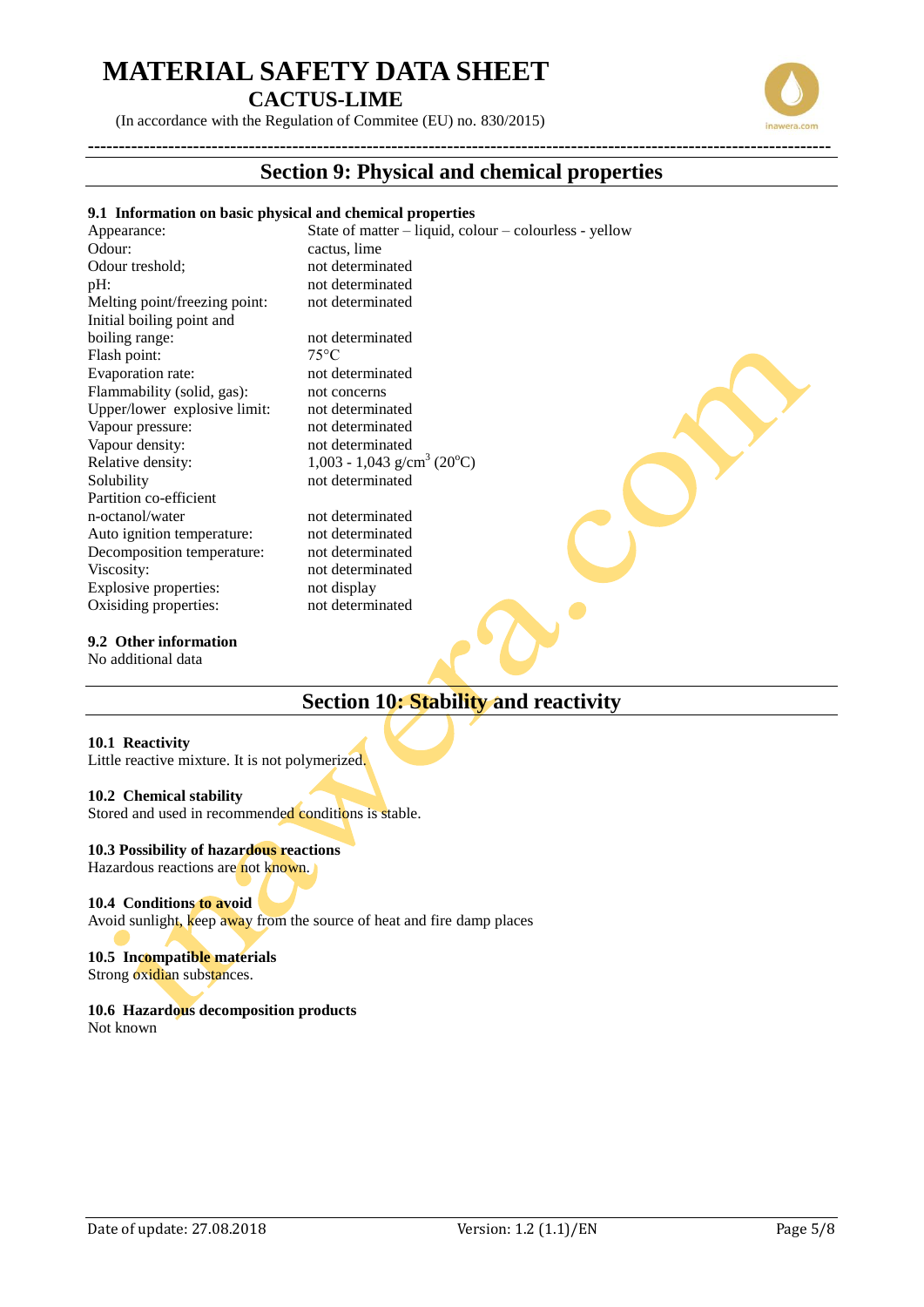(In accordance with the Regulation of Commitee (EU) no. 830/2015)

### **------------------------------------------------------------------------------------------------------------------------ Section 11: Toxological information**

#### **11.1 Information on toxological effects**

There is not available data concerning the toxicity for the mixture.

| Acute toxicity:                                | No                        |
|------------------------------------------------|---------------------------|
| Skin corrosion/skin irritation:                | Causes skin irritation    |
| Serious eyes damage /irritation:               | Causes serious eye damage |
| Respiratory or skin sensitisation:             | No                        |
| Germ cell mutagenicity:                        | No                        |
| Carcinogenicity:                               | No                        |
| Harmful on reproduction:                       | No                        |
| Toxic impact on target organs – single risk:   | No                        |
| Toxic impact on target organs – multiple risk: | No                        |
| Hazard caused by aspiration:                   | No                        |

## **Section 12: Ecological information**

The impact of the mixture is impossible to establish empirically. It is advised to use all the possible ways not to release to the environment.

### **12.1 Toxicity**

There is not available data concerning the toxicity for the mixture.

### **12.2 Persistence and degradability**

There is not available data for the mixture concerning degradability in the environment by biodegradation or other processes.

### **12.3 Bioaccumulative potential**

There is not available data concerning bioaccumulation for the mixture.

### **12.4 Mobility in soil**

There is not available data concerning mobility in soil for the mixture.

### **12.5 Results of PBT and vPvB**

No data available.

### **12.6 Other adverse effects**

There is not available data concerning other advers effects.

### **Section 13: Disposal considerations**

### **13.1 Waste treatment methods**

Store mixture in original containers. Do not pour into sewage. Reuse in accordance with the local legislation. Recycle or reuse or liquidate empty containers in accordance with local legislation. Disposal method can be found in the directive of European Parliament and Council: 2008/98/EC, 94/62/EC

### **Section 14: Transport information**

### **Road/rail transport (ADR/RID) and air transport (ICAO)**

Mixture is not classified as dangerous in transport (ADR/RID and ICAO)

## **14.1 UN number**

No indications

#### **14.2 Proper shipping name** No indications



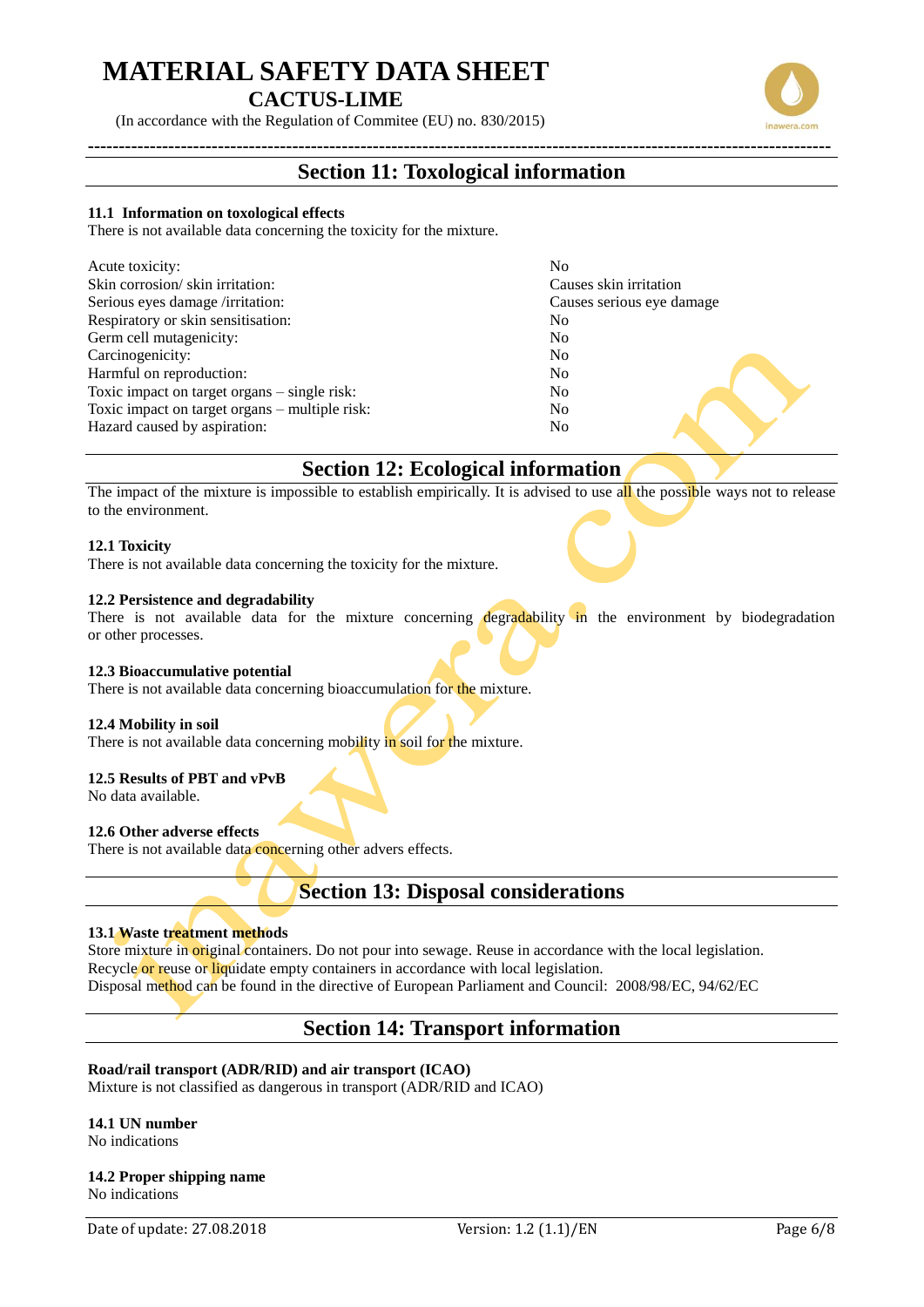(In accordance with the Regulation of Commitee (EU) no. 830/2015)



**------------------------------------------------------------------------------------------------------------------------ 14.3 Transport hazard class (es)** No indications

**14.4 Packaging group** No indications

**14.5 Environmental hazards** No indications

**14.6 Special precautions for the users** No indications

**14.7 Transport in bulk in accordance to Annexe II of MARPOL 73/78 and IBC Code** No indications



### **Section 15: Regulatory information**

#### **15.1 Safety, health and environmental regulations/legislation specific for the substance or mixture:**

- Regulation (EC) no 1907/2006 of the European Parliament and of the Council of 18 December 2006 concerning the Registration, Evaluaction, authorization and Restriction of Chemicals (REACH), setablishing a European Chemicals Agency, amending Directive 1999/45/EC and repealing Councli Regulation (EEC) no 793/93 and Commission regulation (EC) no 1488/94 as well as Council Directive 76/769/EEC and Commission Directives 91/155/EEC, 93/67/EEC, 93/105/EC and 200/21/EC

- Regulation (EC) no 1272/2008 of European Parliament and of the Council of 16 December 2008 on classification, labelling and packaging of substances and mixtures, amending and repealing Directives 67/548/EEC and 1999/45/EC, and amending Regulation (EC) no 1907/2006

- Commision regulation (EC) no 790/2009 of 10 August 2009amending, for the purposes of its adaptation to technical and scientific progress, regulation (EC) no 1272/2008 of the European Parliament and of the Council on classification, labelling and packaging of substances and mixtures

- Commission Regulation (EU) no 830/2015 of 28 May 2015 amending Regulation (EC) no 1907/2006 of the European Praliament and of the Council on the Registration, evauation, Authorisation and Restriction of Chemicals (REACH)

- Directive of the Council no 86/686/EEC of 21 December 1989 on the rapprochement of the legislation of members states concerning personal protective equipment

### **15.2 Chemical safety assessment**

Not required chemical safety assessment for the mixture

### **Section 16: Other information**

The information contained in this safety data sheet is intended to describe only terms of safety requirements. An user is responsible for taking all necessary steps for the requirements of national law and to create conditions for safety use of the product. The user takes full responsibility for the consequences of the use of this product.

Classification of the mixture based on the sum of the concentrations of the hazardous substances, the calculation method.

Explanation of abbreviations and acronyms:

Acute Tox. - Toksyczność ostra

ADR - European agreement concerning international road transport of hazardous goods

Aquatic Acute – Krótkotrwałe, ostre zagrożenie dla środowiska wodnego

Asp. Tox. - Aspiration toxicity

CAS - Numerical notion designed to a chemical substance by Chemical Abstract Service

EC - designes the number assigned to a chemical substance in European List of Commercial Existing Substances

Eye Irrit. – Drażniące oczy

ICAO - International Civil Aviation Organisation

PBT - Stable substances, toxic and having capacity to bioaccumulation

RID - Rules of international rail transport of hazardous goods

Skin Corr. - Działanie żrące na skórę

vPvB –Very stable substances, having very big capacity to bioaccumulation

Date of update: 27.08.2018 Version: 1.2 (1.1)/EN Page 7/8